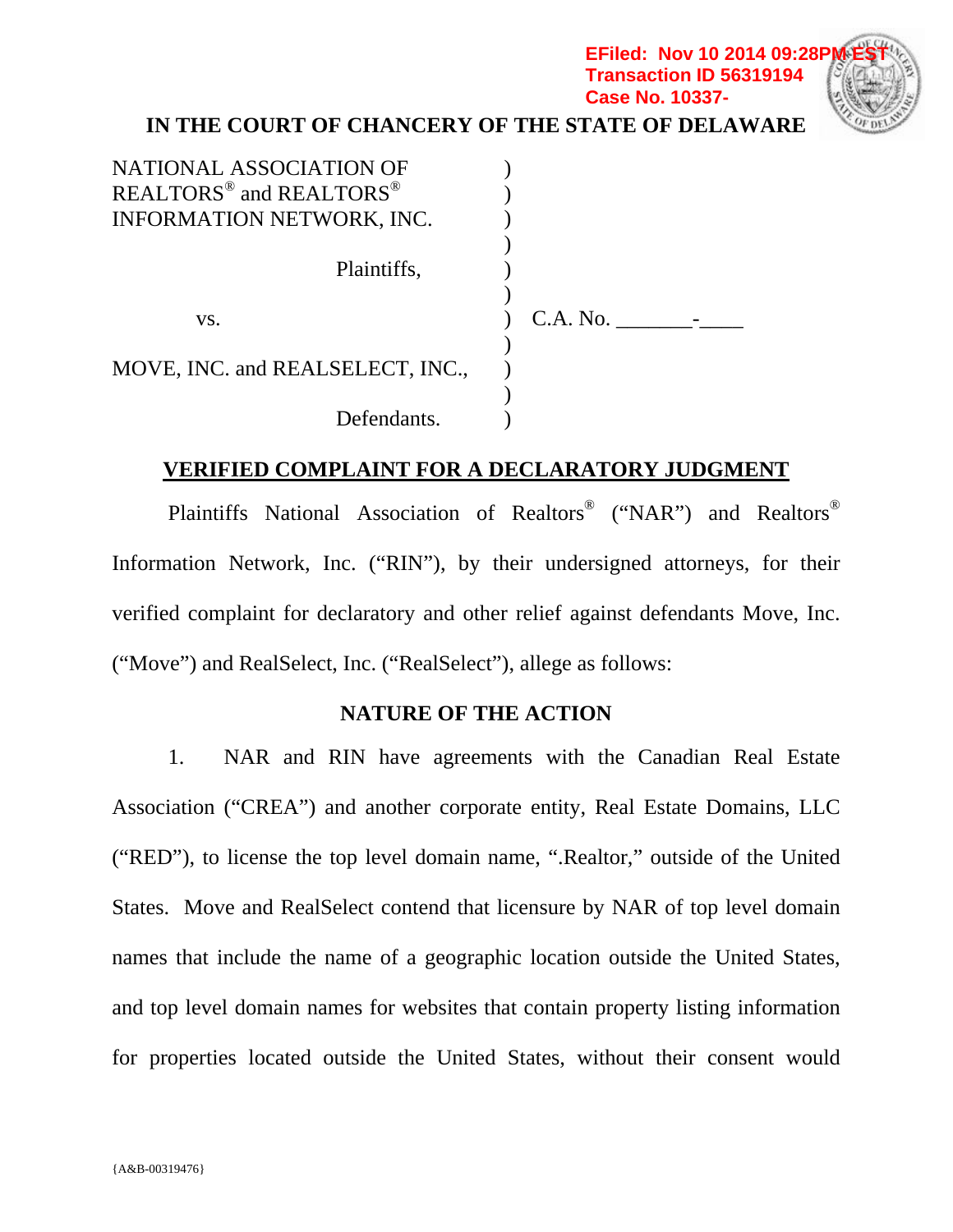violate various agreements between NAR/RIN and Move/RealSelect. NAR and RIN disagree with defendants' position.

2. This dispute leaves NAR and RIN in an untenable position that requires judicial intervention. NAR and RIN can comply with their agreements with third parties and thereby risk a claim for breach of contract by Move/RealSelect. Alternatively, NAR and RIN can accede to Move and RealSelect's arguments, forego the benefits of licensing the top level domain name ".Realtor", and risk claims for breach of contract by CREA and RED. Because NAR and RIN are ready to license ".Realtor" domain names in Canada and need to take steps to begin the proposed licensing of domain names elsewhere outside the United States, prompt judicial resolution is necessary.

3. NAR and RIN therefore seek a declaratory judgment that nothing in NAR/RIN's agreements with Move or RealSelect (a) requires NAR or RIN to obtain the consent of Move or RealSelect in order to license top level domain names that include the name of a geographic location outside the United States, or top level domain names for websites that contain property listing information for properties located outside the United States, or (b) creates any financial obligation on the part of NAR or RIN to Move or RealSelect as a result of licensing such domain names.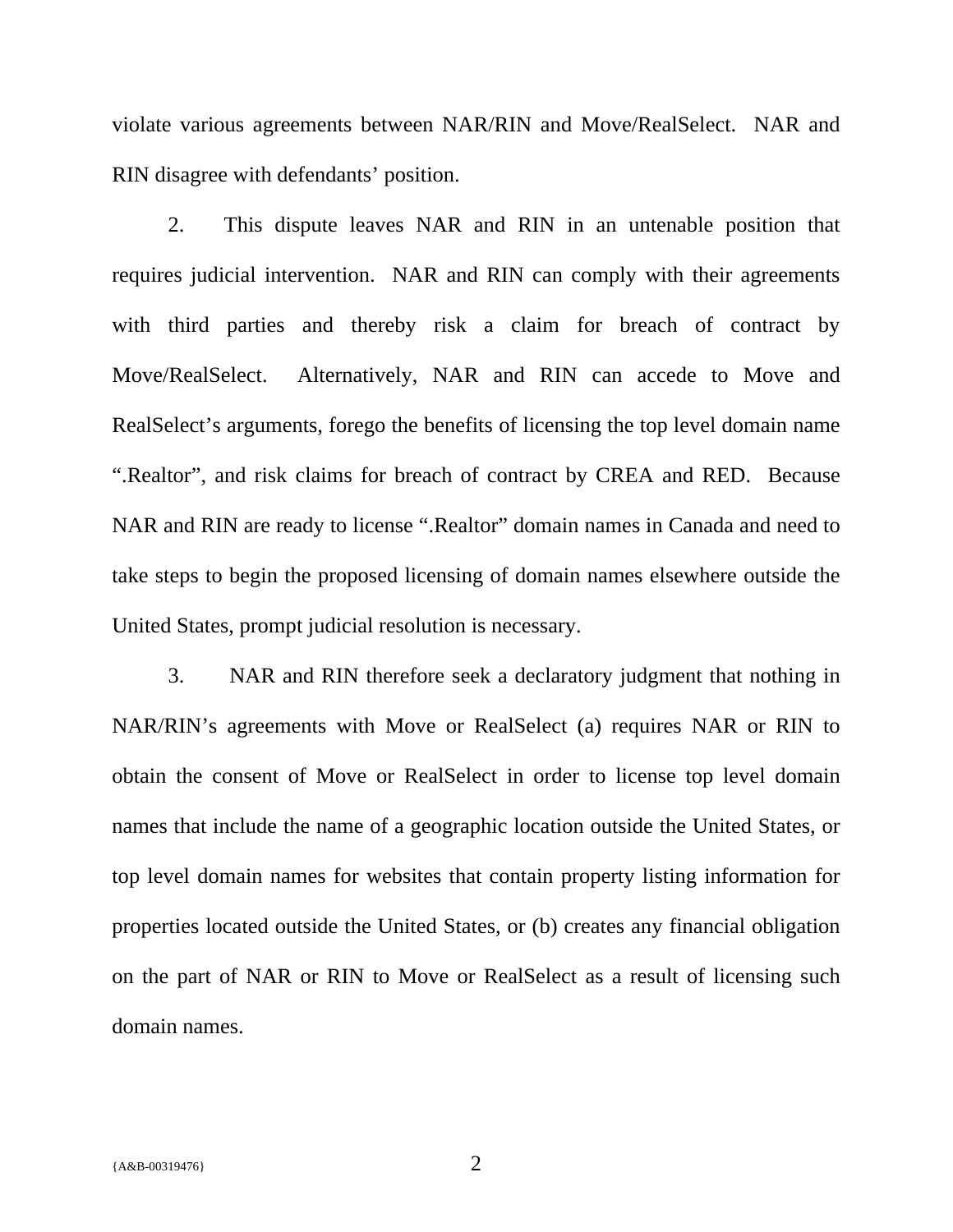#### **PARTIES**

4. NAR is an Illinois not-for-profit corporation with headquarters at 430 N. Michigan Avenue, Chicago, Illinois 60611.

5. RIN is an Illinois for-profit corporation and is a wholly-owned subsidiary of NAR. RIN is also headquartered at 430 N. Michigan Avenue, Chicago, Illinois 60611.

6. Move is a publicly-traded Delaware for-profit corporation. Its principal place of business is at 10 Almaden Blvd., San Jose, California 95113. Move was formerly known as HomeStore.com Inc. and also as NetSelect LLC.

7. RealSelect is a for-profit Delaware corporation and is a majorityowned subsidiary of Move. Its principal place of business is at 30700 Russell Ranch Road, Westlake Village, California 91362.

#### **JURISDICTION AND VENUE**

8. Jurisdiction and venue are proper in the Court of Chancery. Both Move and RealSelect are incorporated in Delaware. In addition, NAR, RIN, Move, and RealSelect, are parties to a Consent Agreement dated September 30, 2014 (the "Consent Agreement") (Exhibit A). Section 9(a) of the Consent Agreement states, in pertinent part, that each of the parties "agrees to submit any dispute arising under the Operating Agreement after the date of this Agreement . . . to the exclusive jurisdiction of the Court of Chancery of the State of Delaware. . ."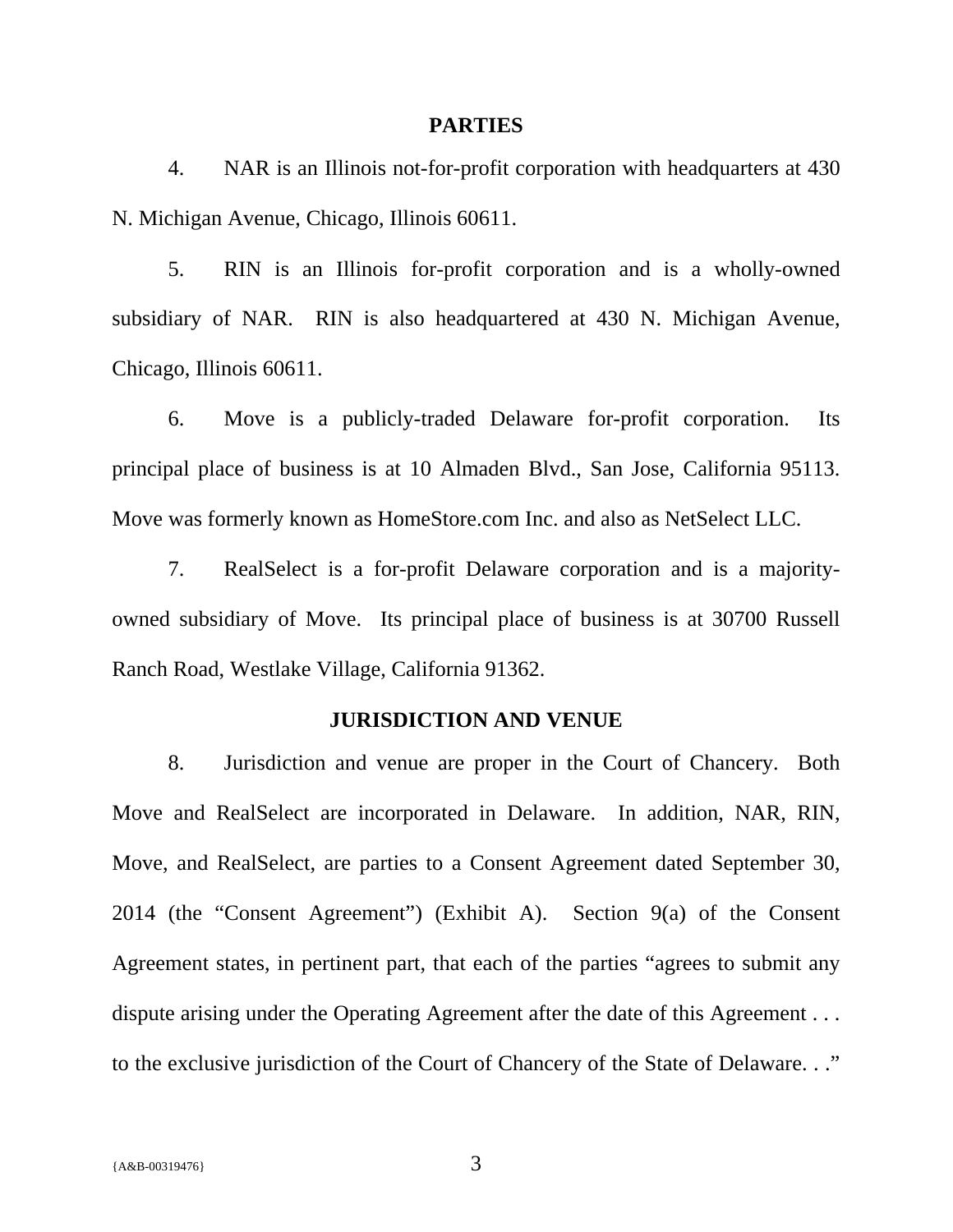Plaintiffs' claims arise, at least in part, under the referenced Operating Agreement (discussed below).

#### **FACTUAL BACKGROUND**

### **I. NAR AND REALTOR.COM**

9. NAR is a professional association of more than one million members involved in all aspects of the brokerage of residential and commercial real estate. The term "Realtor $^{\circledast}$ " is a registered collective membership mark that identifies a real estate professional who is a member of NAR and who subscribes to NAR's Code of Ethics. The term "Realtor<sup>®</sup>" is also a registered trademark that identifies the National Association of Realtors® as the source or origin of various products and services.

10. Realtor.com is the official website of NAR. On Realtor.com, individuals can search real estate listings for millions of homes for sale across the United States and Canada.

## **II. NAR IS AWARDED THE ".REALTOR" TOP LEVEL DOMAIN NAME**

11. Website addresses on the Internet have historically been organized around a few "top level domains" ("TLDs"). Examples of TLDs include ".com", which typically denotes a commercial website; ".gov", which typically denotes the website of a governmental entity; and ".edu", which typically denotes an educational website.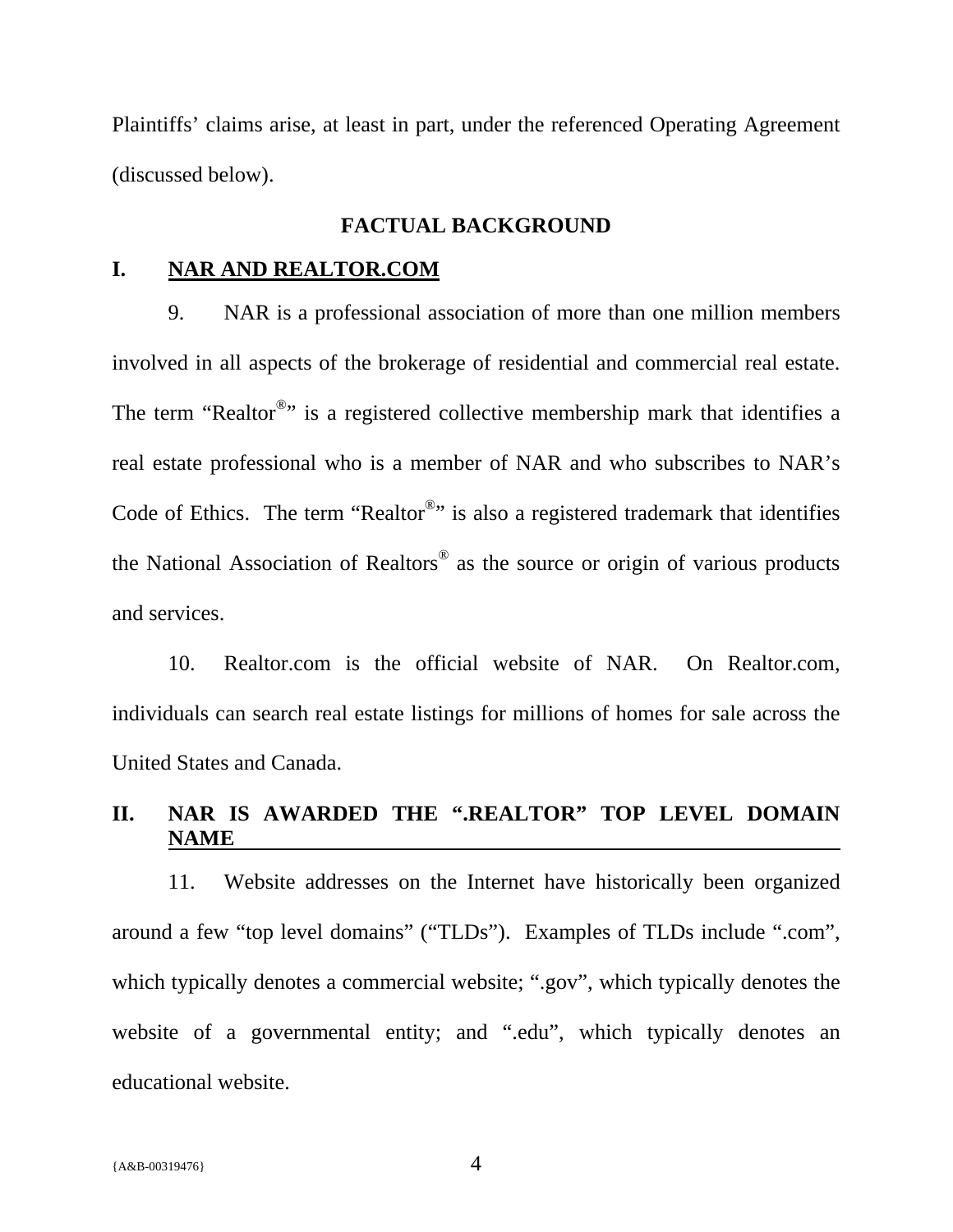12. The Internet Corporation for Assigned Names and Numbers (ICANN) is the organization that manages the Internet's domain site system.

13. In early 2011, ICANN approved an expansion of the number of generic top-level domains. As part of this expansion, ICANN allowed corporations and other persons to create domains. In 2012, NAR applied for the right to own the top level domain name ".Realtor."

14. In July 2014, ICANN granted NAR the right to administer the top level domain name ".Realtor."

## **III. NAR LICENSES THE ".REALTOR" TOP LEVEL DOMAIN NAME**

15. CREA owns the Realtor® mark in Canada. In 2012, NAR entered into an exclusive marketing partnership with CREA pursuant to which Realtor® members of CREA will also be able to license and use the ".Realtor" domain in Canada.

16. In October, 2014, NAR began licensing domain names in the ".Realtor" TLD to members of NAR and CREA.

17. NAR plans to provide the first 500,000 members who register for a ".Realtor" domain name with a free one-year license, and CREA will provide 10,000 free domain names to members on a first-come, first-serve basis. After that threshold has been reached, a Realtor® licensed to use the ".Realtor" domain will pay \$39.95 a year for the license.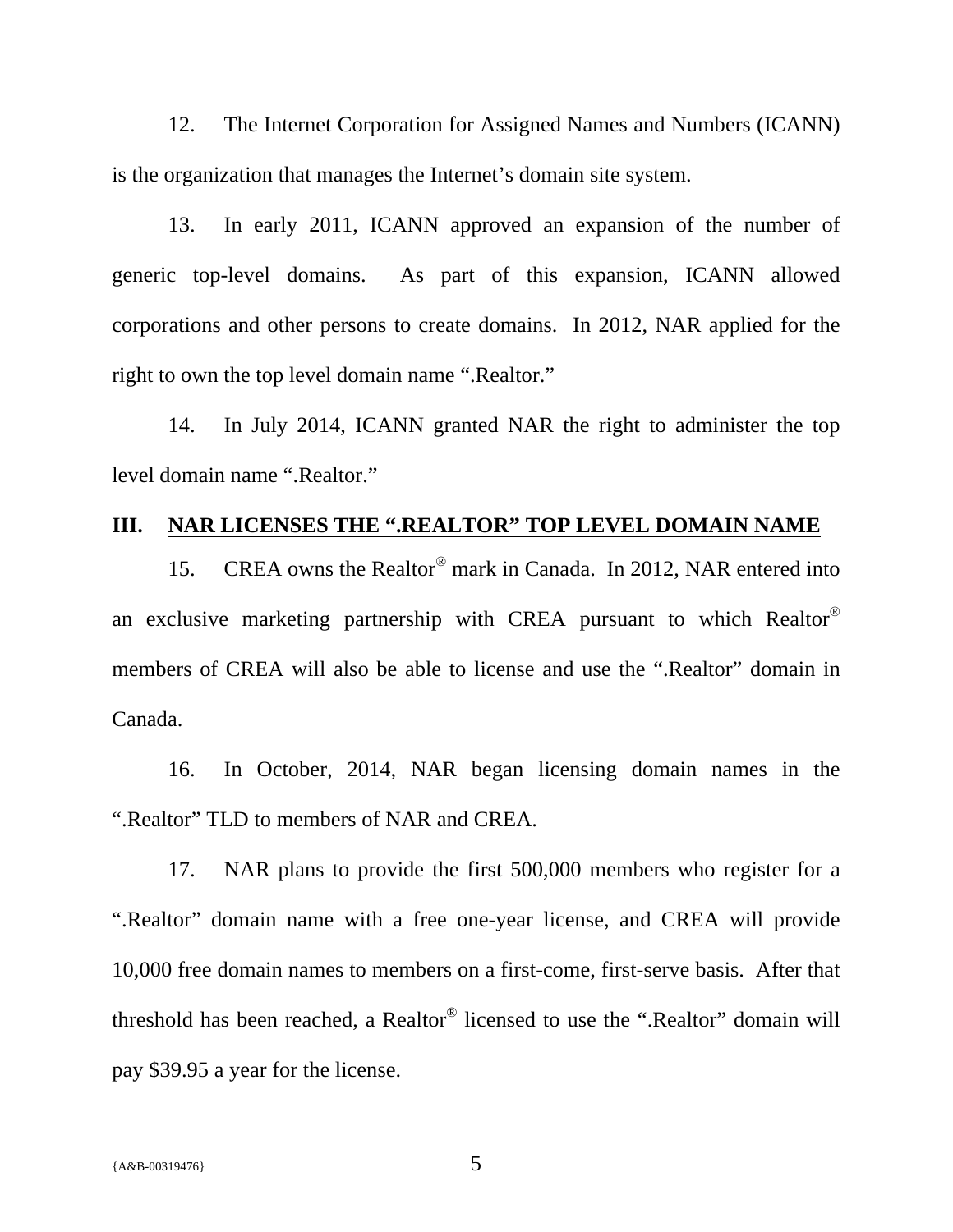18. NAR has entered into an agreement with RED to license the domain name, ".Realtor", outside of the United States and Canada.

19. As explained below, threats by Move and RealSelect have prevented NAR from fully implementing its agreements with CREA and with RED. They are currently interfering with licensure of ".Realtor" domain names in Canada, and they are raising an issue with respect to NAR's plans to license the top level domain ".Realtor" in other foreign countries.

#### **IV. THE RELATIONSHIP BETWEEN NAR/RIN AND MOVE/REALSELECT**

20. In November of 1996, NAR, via its wholly owned subsidiary, RIN, contracted with RealSelect to operate Realtor.com on NAR's and RIN's behalf. That arrangement was memorialized in a number of agreements, including several that are pertinent to the dispute that precipitated this lawsuit.

21. One of the November 1996 agreements is referred to as the Operating Agreement (the "Operating Agreement"). Under the Operating Agreement (Exhibit B), RealSelect is responsible for managing and operating the business of soliciting, collecting, and processing real estate information and displaying Real Property Ads (the display of real property listing information on the Internet) on the website Realtor.com.

22. Section 3.2 of the Operating Agreement contains the following exclusivity provision: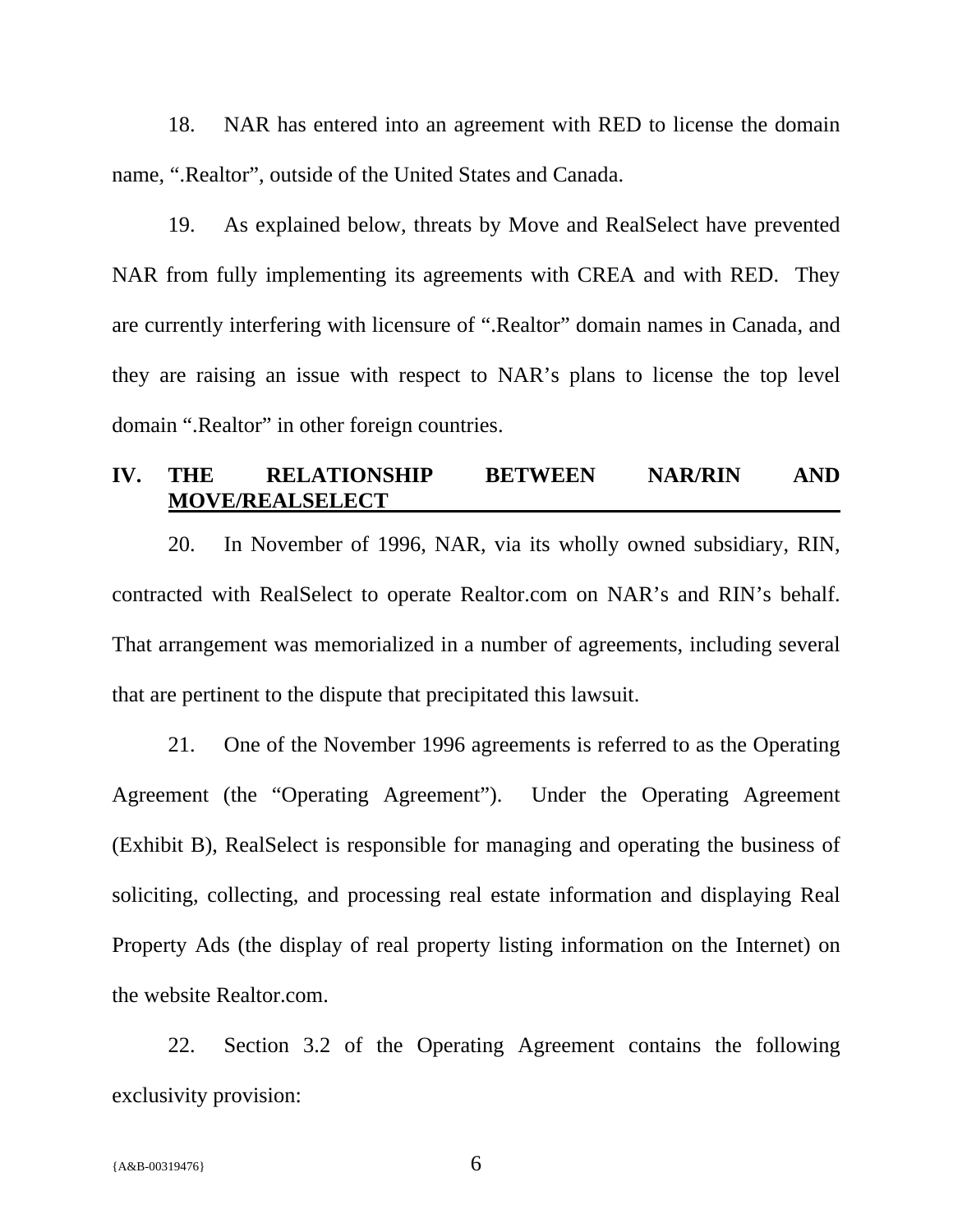Except as provided in this Agreement, during the term of this Agreement, [RealSelect] and RIN shall not engage, directly or indirectly, in the Electronic Display of Real Property Ads and shall not, directly or indirectly, develop, market, sell, acquire an equity position in, be engaged or employed by, or endorse any service or enterprise, or authorize, appoint or engage any other Person for the purpose of the Electronic Display of the RPA Business.

23. A second agreement from November 1996 is referred to as the Joint

Ownership Agreement (the "Joint Ownership Agreement") (Exhibit C). In the Joint Ownership Agreement, the parties agreed to joint ownership of certain software anticipated to be required in order to facilitate Electronic Display of Real Property Ads on the website Realtor.com.

24. Article IV of the Joint Ownership Agreement contains the following

exclusivity provision:

Each of the parties agrees for itself and on behalf of its Controlled Entities that, except as permitted in the Operating Agreement, during the term of the Operating Agreement, it and its Controlled Entities shall not engage, directly or indirectly, in the Electronic Display of Real Property Ads (each as defined in the Operating Agreement) and shall not directly or indirectly develop, market, sell, acquire an equity position in, be engaged or employed by, or endorse, sponsor or support any service or enterprise or authorize, appoint or engage any other Persons for the purpose of the Electronic Display of Real Property Ads or real estate information similar to the content of Real Property Ads.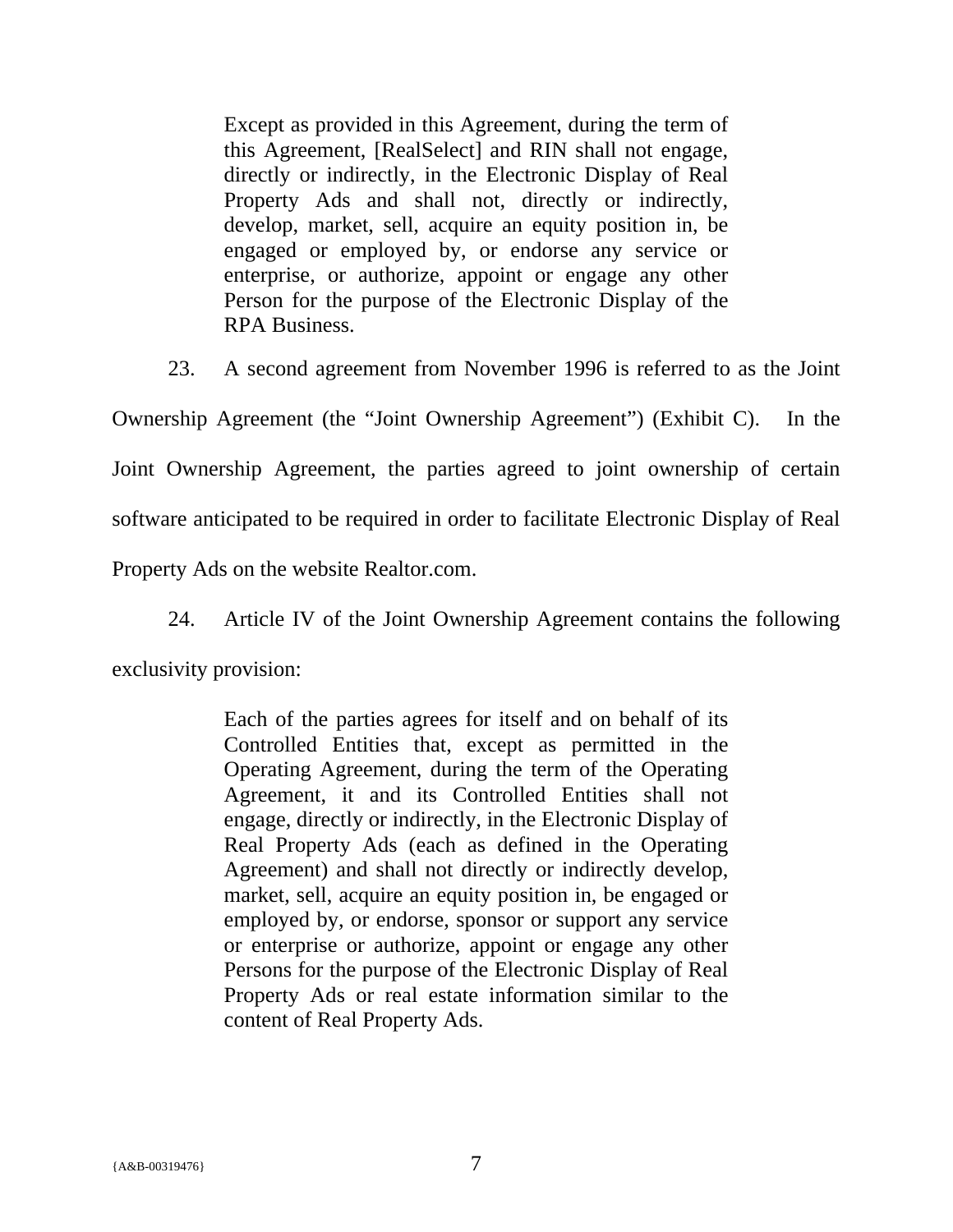25. A third agreement entered into contemporaneously with the Operating Agreement and the Joint Ownership Agreement is the Trademark License Agreement between NAR and RealSelect (the "Trademark License Agreement") (Exhibit D). Under the Trademark License Agreement, NAR granted RealSelect an "exclusive worldwide license *except for use in Canada* to use the Licensed Mark in connection with the RealSelect Business pursuant to the Operating Agreement" (emphasis added). The term "Licensed Mark", as used in the Trademark License Agreement, refers to "Realtor.com" and to certain other domain name extensions. The term does not include NAR's registered mark "Realtor<sup>®</sup>" standing alone, and it does not include the top level domain name. ".Realtor".

26. On April 6, 2005, NAR/RIN and Move/RealSelect entered into an Exclusivity Termination Agreement (the "Exclusivity Termination Agreement") (Exhibit E). The purpose and effect of the Exclusivity Termination Agreement were to limit to the United States the geographic scope of the parties' exclusivity obligations to each other. Specifically, the Exclusivity Termination Agreement states that:

> . . . Homestore [the predecessor to Move] and NAR hereby release each other from any and all Exclusivity Obligations . . . regarding the aggregation, display, distribution (on the Internet or otherwise), exploitation and/or other activities of Foreign Property Listings . . . . Accordingly . . . Homestore and **NAR may engage,**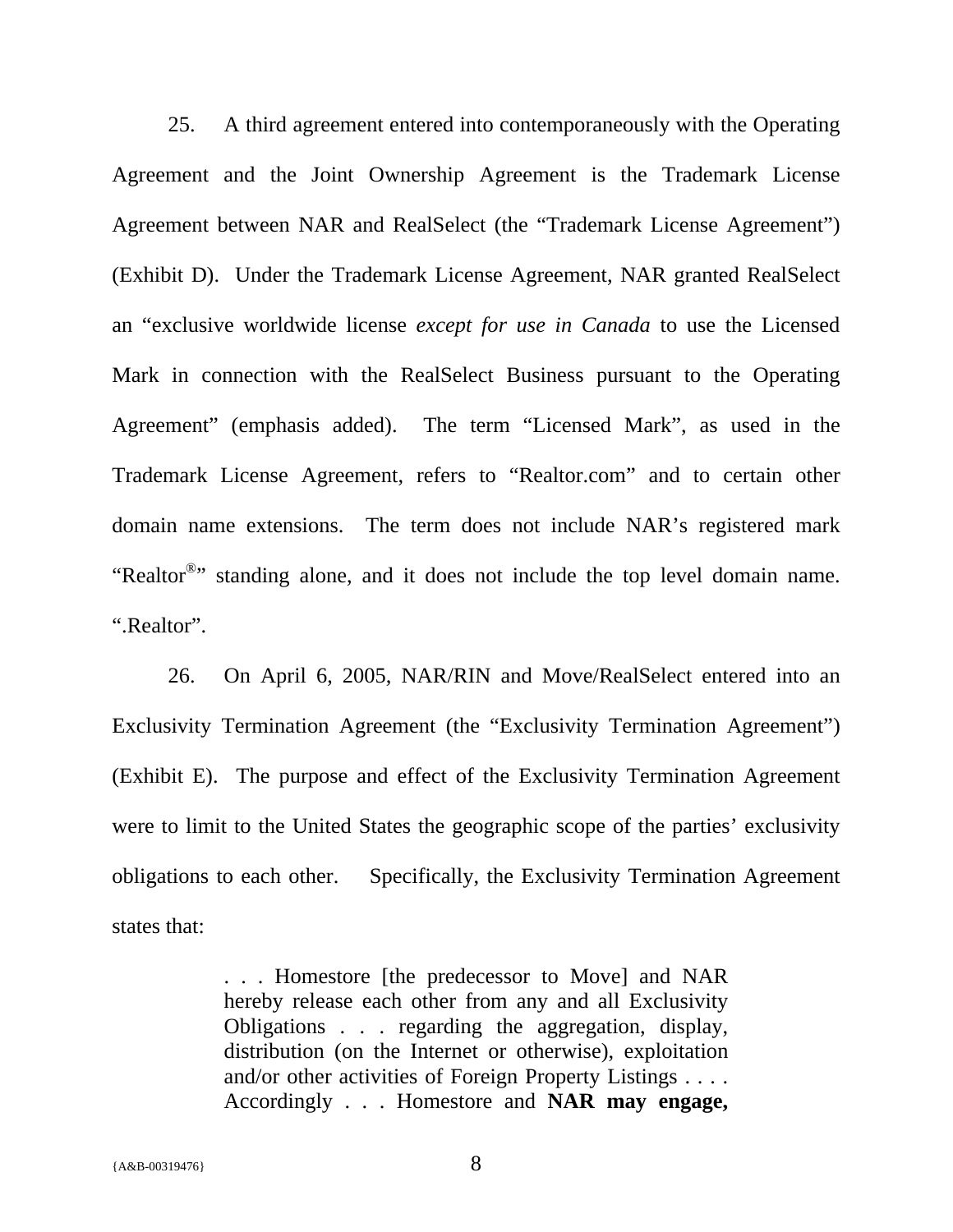## **directly or indirectly, in any business or activity related to Foreign Property Listings**. . . .

Exclusivity Termination Agreement § 1 (emphasis added). The term "Foreign Property Listings" is defined to include "any and all listing data concerning the sale or lease of real property located outside of the United States of America and/or territories thereof." *Id.* In other words, NAR was released from any exclusivity obligations related to any listing data concerning the sale or lease of real property located outside of the United States ("the Exclusivity Obligations").

27. The "Exclusivity Obligations" that were terminated by the Exclusivity Termination Agreement expressly included "the restrictions set forth in Sections 3.2 of the Operating Agreement and Article IV of the November 26, 1996 Joint Ownership Agreement between NAR and Homestore," as well as "any additional obligations or restrictions of a similar nature which may be contained in any other agreements between any of the parties hereto." These "other agreements" include the Trademark License Agreement.

28. The Exclusivity Termination Agreement provides that, as of April 6, 2005, whatever exclusivity obligations NAR/RIN had owed to Move/RealSelect were inapplicable to any business or activity related to listing data concerning the sale or lease of real property located outside of the United States.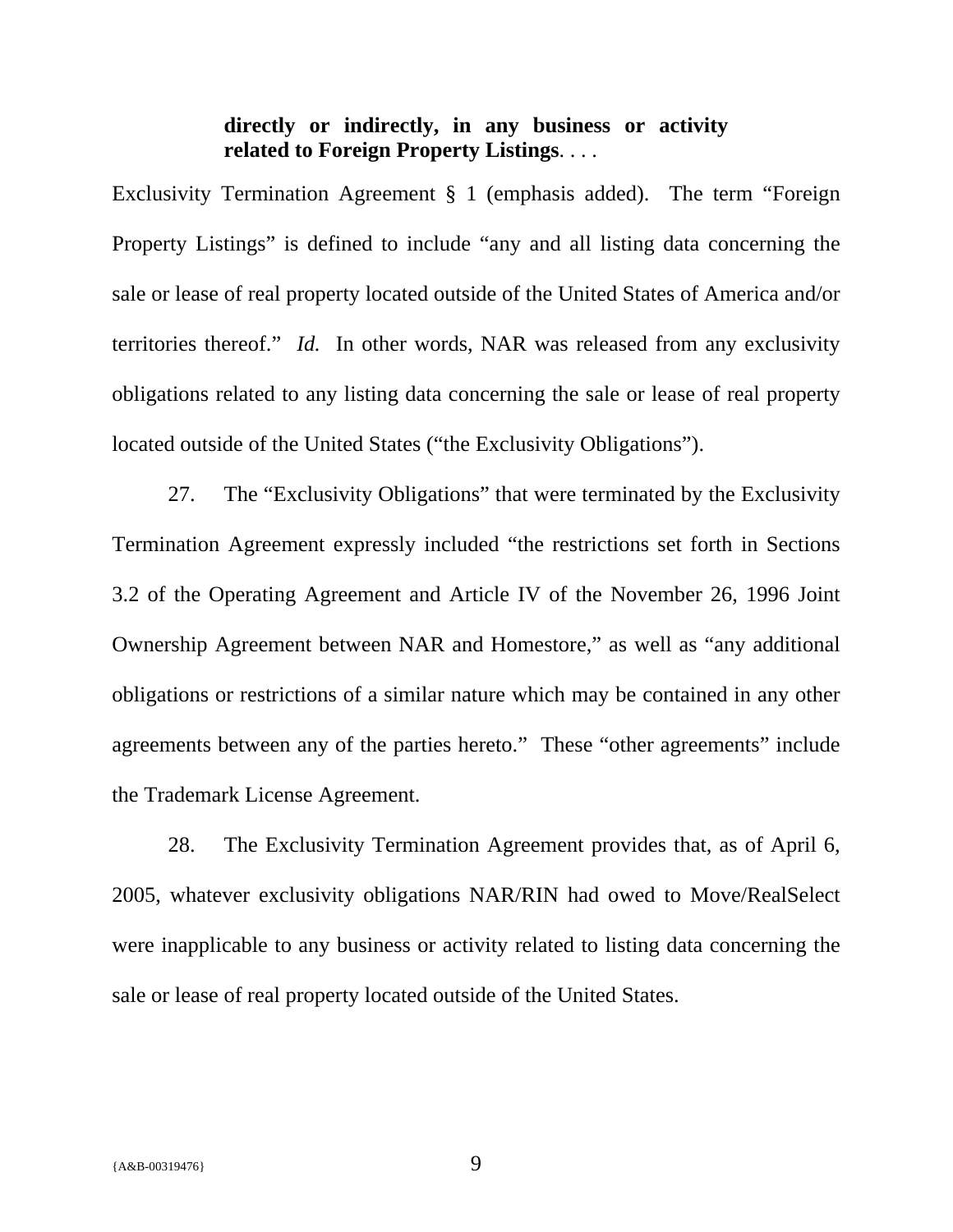#### **V. THE TLD AGREEMENT**

29. After NAR applied for the top level domain name ".Realtor", Move began to raise concerns about how that domain name might affect the business of Realtor.com. That business depends significantly on attracting visitors to the Realtor.com website. Move represented that it did "not wish to get in the way of NAR licensing dot-REALTOR domains to its members," and that it was "not trying to garner a revenue-share from NAR's dot-Realtor or other TLD initiatives." However, Move advised that it was concerned that so called "geographical" domains, such as "Chicago.Realtor" or "California.Realtor," could affect Realtor.com's placement in search results from search engines. It feared that an adverse placement in search results could have an effect on the ability of Realtor.com to attract visitors to its website.

30. Move and RealSelect also asserted that certain aspects of NAR's ownership and licensure of top level domains generally violated the exclusivity provisions of the Operating Agreement and Joint Ownership Agreement. NAR and RIN strongly disagreed with Move's assertions.

31. Ultimately, in light of their long-standing relationship with Move, NAR and RIN voluntarily agreed to enter into another agreement with Move and RealSelect, known as the Top Level Domain Agreement (the "TLD Agreement") (Exhibit F). The TLD Agreement became effective as of July 24, 2013. It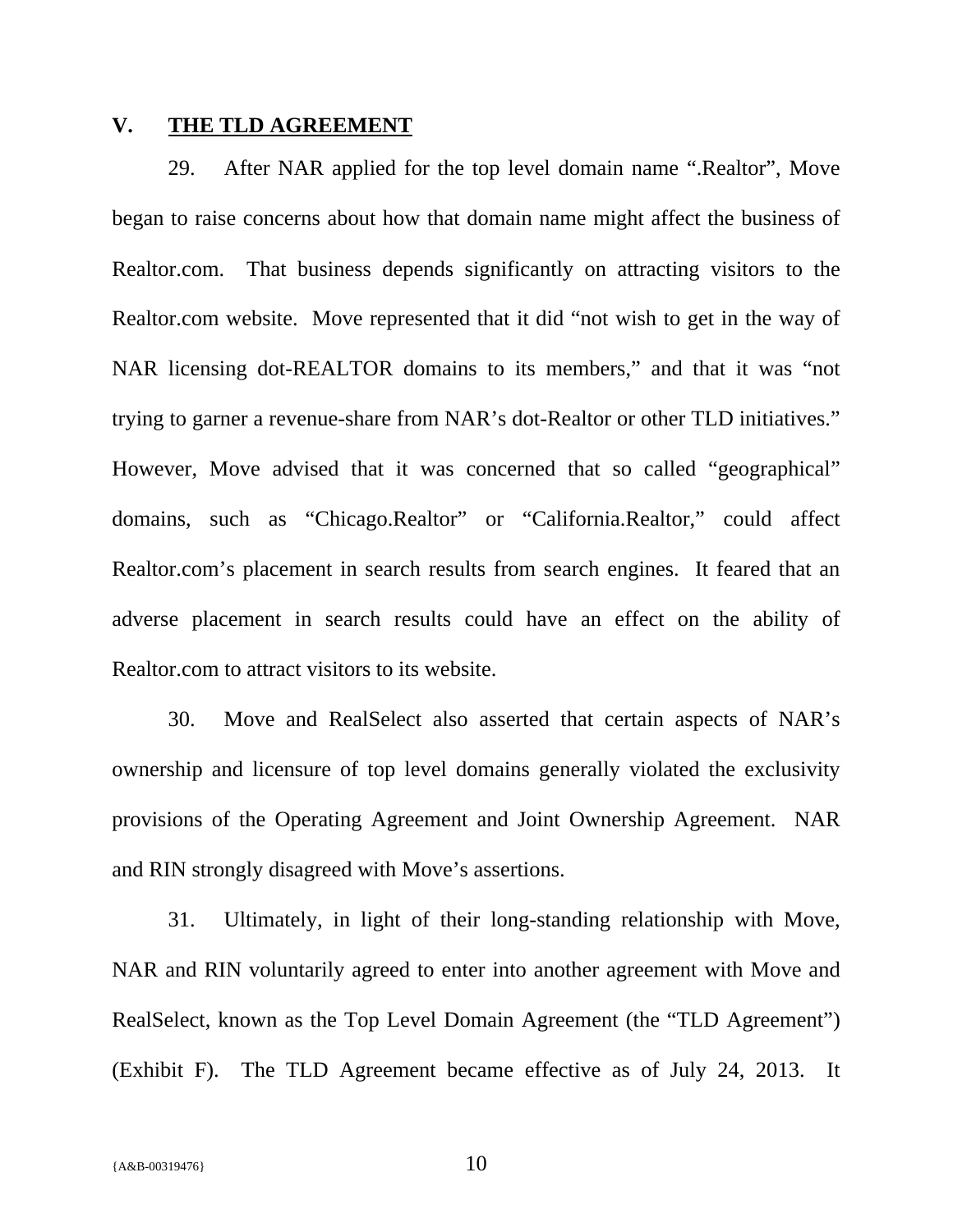provides Move with certain rights concerning the Realtor® Domain Names Program– defined as a program to "license or sell to REALTORS® *in the United States* and entities owned by those REALTORS® domain names using the New TLDs." TLD Agreement Recital G (emphasis added). The TLD Agreement expressly refers to its limited geographic scope – "in the United States" – in several other places throughout the document.

### **VI. MOVE AND REALSELECT ASSERT THAT NAR'S FOREIGN LICENSURE ACTIVITIES VIOLATE NAR/RIN'S EXCLUSIVITY OBLIGATIONS**

32. When NAR announced that it would begin making domain names ending in ".Realtor" available to members of NAR and CREA, Move and RealSelect advised NAR and RIN of their position that the licensure of domain names that included geographic names of locations outside the United States and domain names for sites that display property listings for properties located outside the United States would violate (a) the TLD Agreement and (b) the Trademark License Agreement.

### **VII. THE ASSERTIONS BY MOVE AND REALSELECT ARE WITHOUT MERIT**

33. With regard to the TLD Agreement, the plain language of the TLD Agreement limits any rights that Move might have in NAR's licensure of TLDs to areas "in the United States." This limitation follows from the fact that the 2005 Exclusivity Termination Agreement provides that Move and RealSelect have no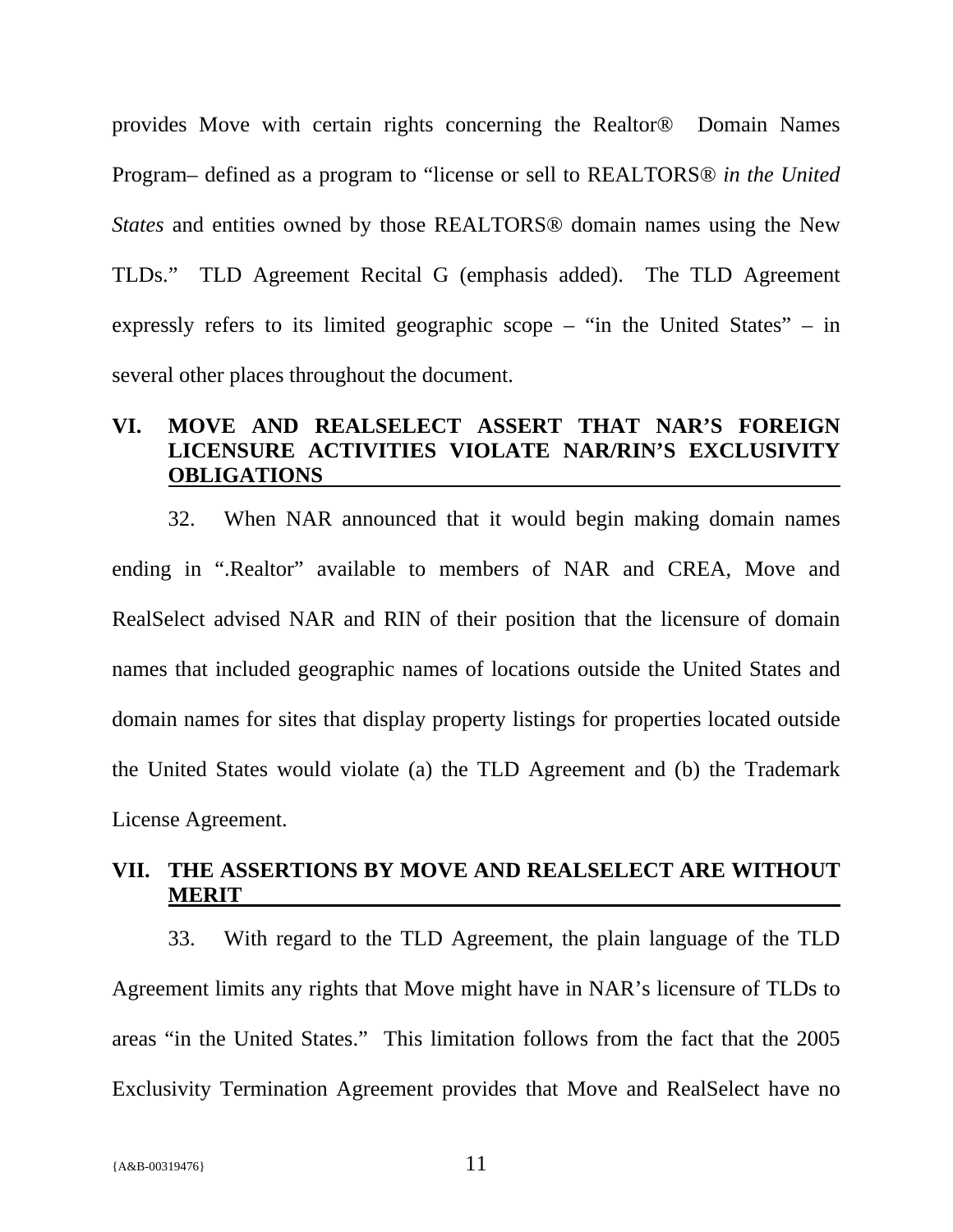exclusivity rights with regard to business activities relating to foreign property listings. Thus, the inclusion in the TLD Agreement of an express geographic limitation concerning activities "in the United States" was meant to, and did, make clear that Move continued to have no rights or authority concerning NAR/RIN's activities relating to the advertisement of foreign (ex-U.S.) property listings, including the licensing of TLD's containing foreign geographic terms and the licensing of TLD's for sites that display foreign property listings.

34. Likewise, nothing in the Operating Agreement or the Joint Ownership Agreement gives Move or RealSelect any rights, or imposes any restrictions, concerning NAR's licensure of domain names for websites that display foreign property listings. The licensure of domain names was not even considered in those Agreements.

35. In any event, to the extent that the exclusivity provisions of those Agreements would have allowed Move or RealSelect to interfere with NAR's licensure of TLDs (which they did not), the Exclusivity Termination Agreement limits the geographic scope of these exclusivity provisions to the United States. The licensing of the top level domain ".Realtor" for websites that include the display of listing data outside of the United States amounts to "business or activity related to Foreign Property Listings," which is carved out from the parties' exclusivity obligations.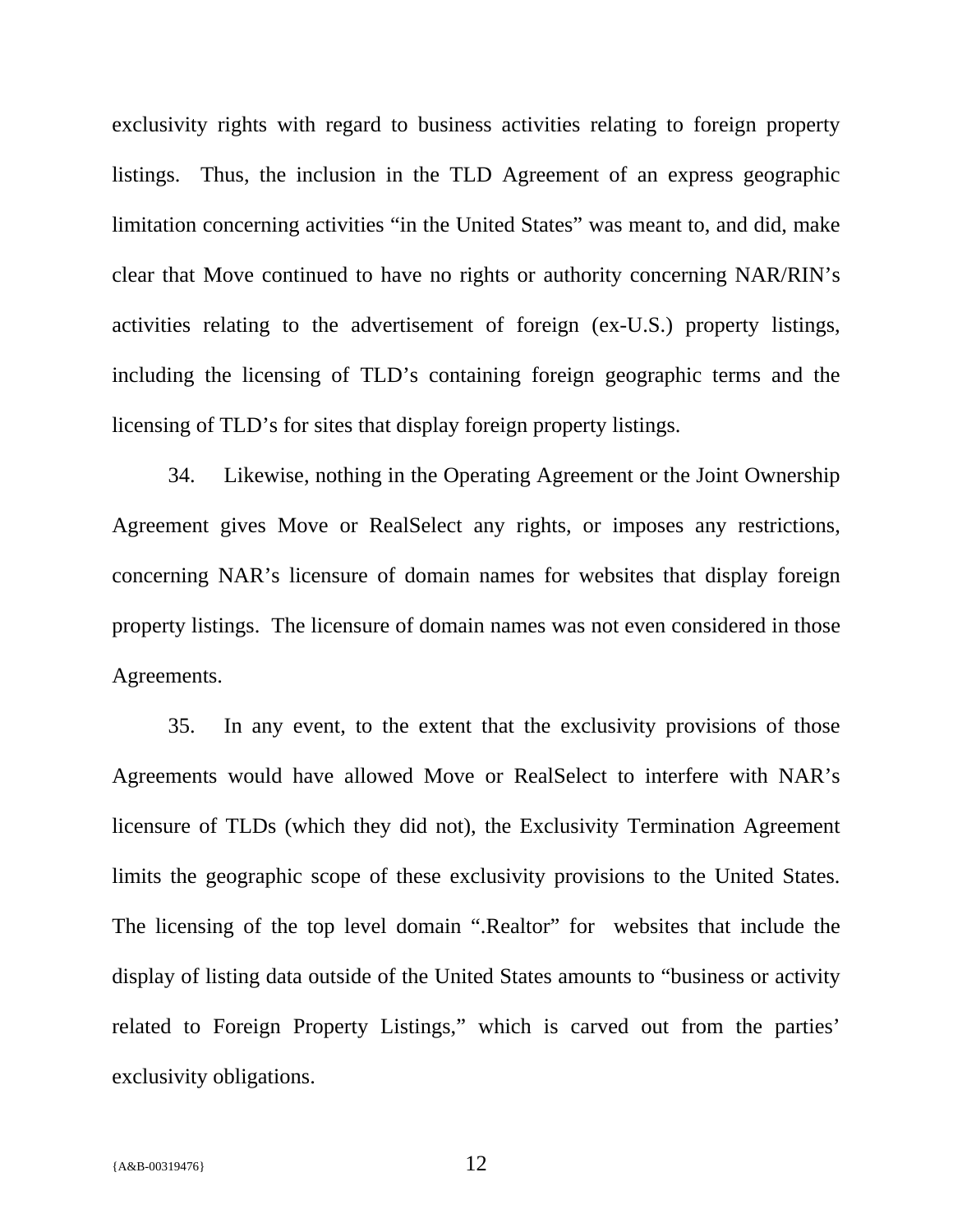36. NAR's licensure of top level domains outside the United States also does not violate the Trademark License Agreement. By its plain terms, Move's license excludes Canada ("exclusive worldwide license *except for use in Canada*"). Therefore, the Trademark License Agreement provides no basis for any claim by Move or RealSelect regarding NAR's licensure of the ".Realtor" top level domain to CREA members in Canada.

37. Moreover, beyond the Canadian exclusion, the "Licensed Mark" to which Move has a license is the term "REALTOR" when associated with the ".com" extension – *i.e.* "REALTOR.com." The license does not convey to Move or to RealSelect a right to use the term "Realtor<sup>®</sup>" generally. Nor does it convey any right with respect to domain names with the ".Realtor" extension. For that additional reason, licensing of the ".Realtor" domain name falls outside the scope of the exclusive trademark license granted to Move or to RealSelect.

38. Finally, to the extent that the original scope of the Trademark License Agreement would have implicated NAR's foreign licensure activities at all, the 2005 Exclusivity Termination Agreement released NAR from "any and all Exclusivity Obligations" such that "NAR may engage, directly or indirectly, in any business or activity" – including licensure – "related to Foreign Property Listings." As noted above, the "Exclusivity Obligations" from which NAR was released included not just those in the Operating and Joint Ownership Agreements,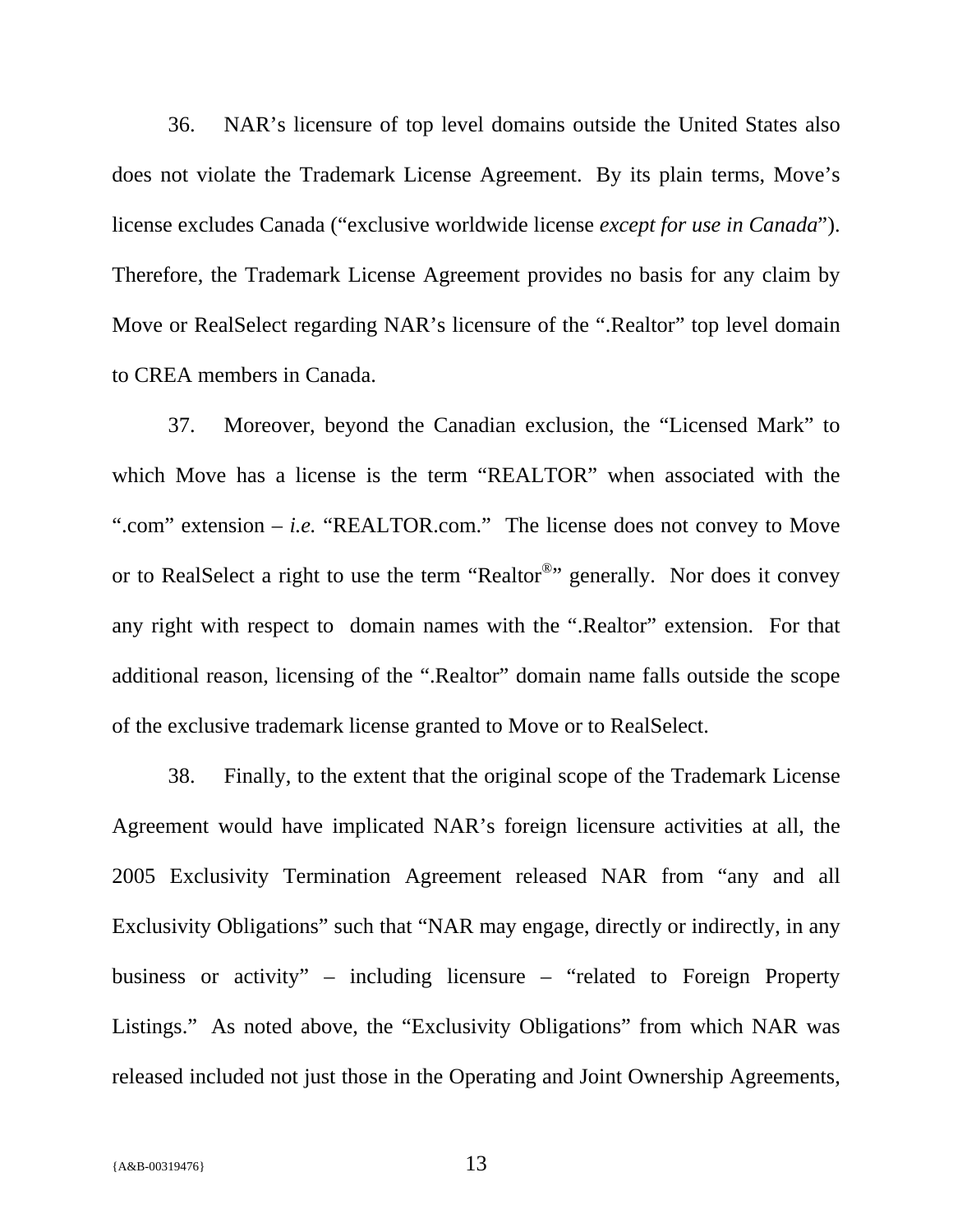but "any additional obligations or restrictions of a similar nature which may be contained in *any other agreements between any of the parties* hereto."

39. In sum, nothing in the TLD Agreement, the Operating Agreement, the Joint Ownership Agreement, or the Trademark License Agreement supports Move's position that NAR's licensure, without the consent of Move or RealSelect, of TLD names that include the name of geographic locations outside the United States and TLD names for websites that contain property listing information for properties located outside the United States violates any contractual obligation to Move or RealSelect, or provides for any financial obligation of NAR to Move or RealSelect as a result of such licensure.

# **VIII. MOVE'S ALLEGATIONS OF BREACH IMMEDIATELY THREATEN NAR'S CONTRACTUAL RELATIONSHIPS WITH THIRD-PARTIES**

40. Move's and RealSelect's assertion that NAR and RIN will be in breach of the parties' agreements if they license domain names with foreign geographic names and listing information for properties outside the United States without the consent of Move or RealSelect threatens NAR's and RIN's relationships with third-parties, including CREA and RED. Although NAR and RIN have entered into agreements to license top level .Realtor domain names in Canada and in other countries, NAR cannot fully implement these agreements while the threat of litigation by Move or RealSelect for breach of contract hangs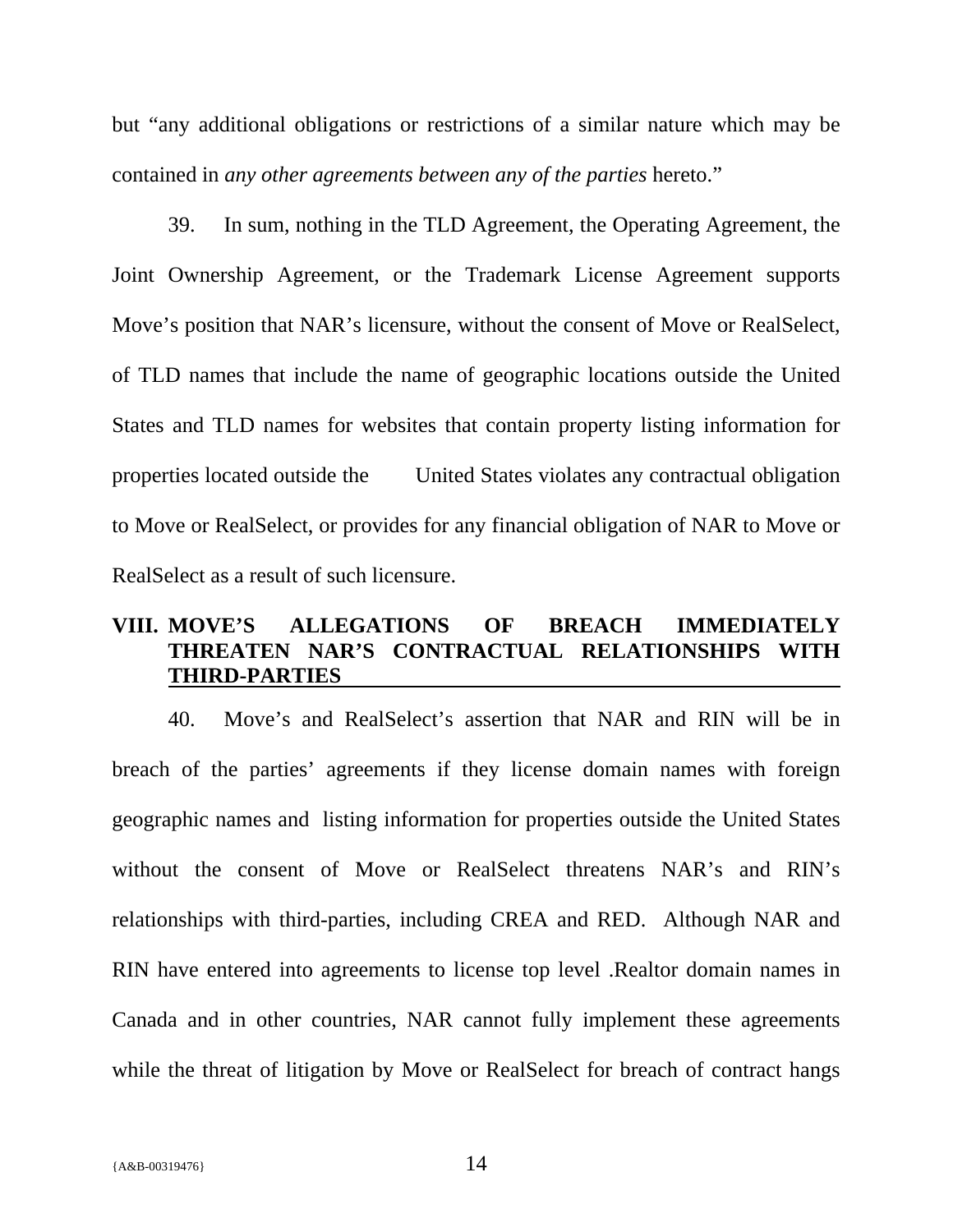over it. Thus, for example, NAR has withheld providing CREA with geographical TLDs while the dispute with Move and RealSelect is pending.

41. NAR has explained to Move that Move's position that licensure of the top level domain name ".Realtor" outside the United States without the consent of Move is without merit (See letter of November 5, 2014, attached as Exhibit G). It has asked Move and RealSelect to acknowledge, among other things, that the rights and obligations set forth in the TLD Agreement apply only to the licensing of domain names in the United States, and that nothing else in the agreements between NAR/RIN and Move/RealSelect requires NAR to obtain Move's or RealSelect's consent to license top level domain names outside the United States, or provides for any financial obligation of NAR to Move as a result of such licensure.

42. Despite NAR's request, Move and RealSelect have refused to provide that acknowledgement. On the contrary, they continue to take the position that NAR may not license ".Realtor" domain names outside the United States.

43. Accordingly, absent a declaratory judgment establishing the respective rights and obligations of the parties concerning NAR's foreign licensure of the top level domain ".Realtor", NAR and RIN are faced with a dilemma. They can halt licensure in Canada and refuse to comply with their contractual obligations to CREA and RED – thereby exposing themselves to a claim for breach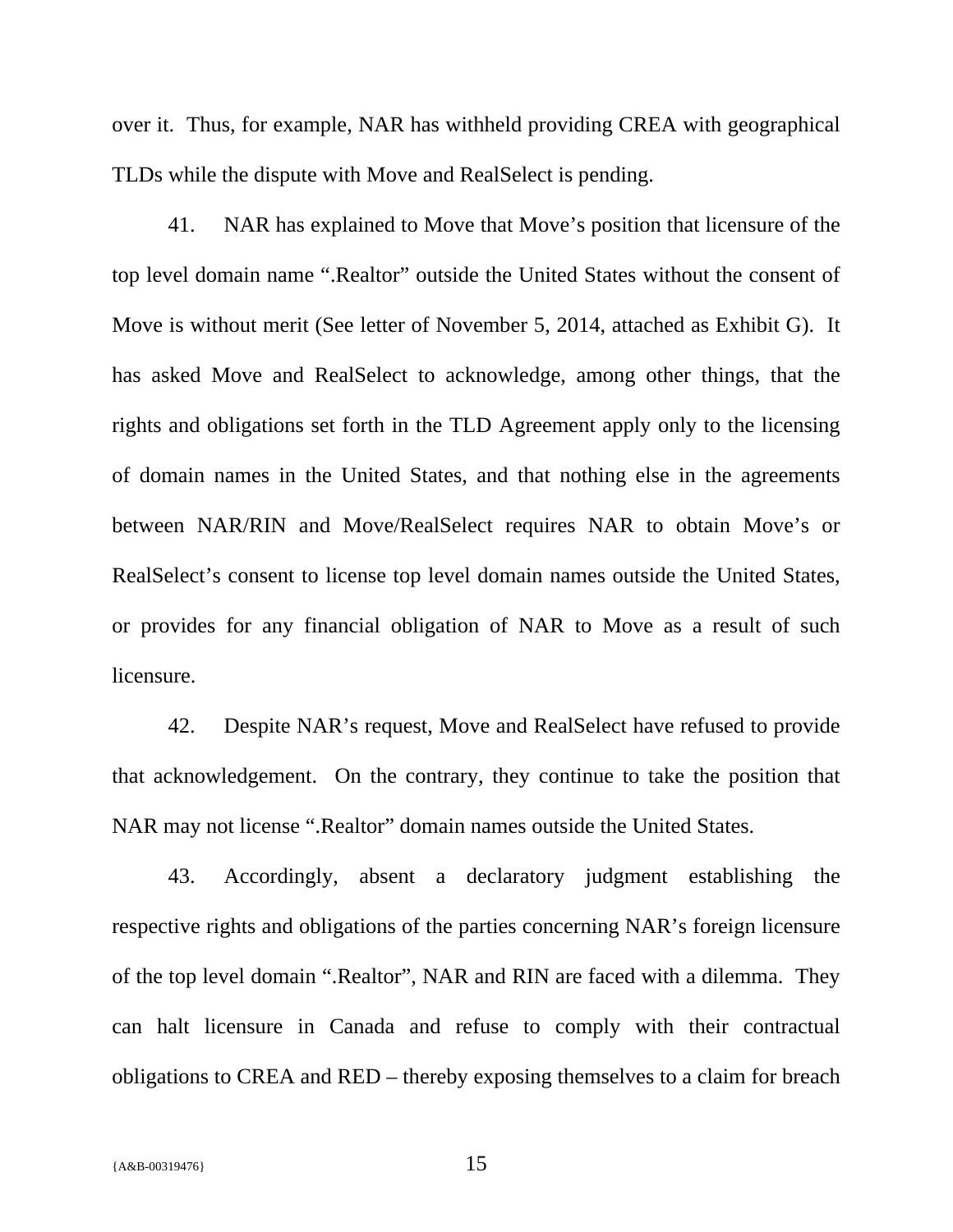of contract from these third-parties and losing the benefits to themselves and to NAR members of use of the TLD ".Realtor". Alternatively, they can fully implement their foreign property listing TLD licensing program and risk a claim for breach of contract by Move and RealSelect.

### **COUNT I: DECLARATORY JUDGMENT**

44. NAR and RIN repeat and reallege the allegations of paragraphs 1 through 43 as if fully set forth herein.

45. There is a direct and immediate controversy between the parties regarding NAR's and RIN's rights to license TLDs outside of the United States. That controversy arises out of disputed interpretations of the Operating Agreement, the Joint Ownership Agreement, the Trademark License Agreement, and the TLD Agreement.

46. The parties' interests in this dispute are real, immediate, and adverse.

47. The issues presented herein are ripe for a judicial declaration. NAR and RIN are unable to move forward with full implementation of their agreements with CREA and others due to defendants' position that doing so would violate various agreements. Accordingly, NAR and RIN currently are suffering concrete harm as a result of the dispute with Move and RealSelect.

48. Delaying resolution of this dispute will further compound plaintiffs' injury by increasing the risk that NAR and RIN will be sued for failure to comply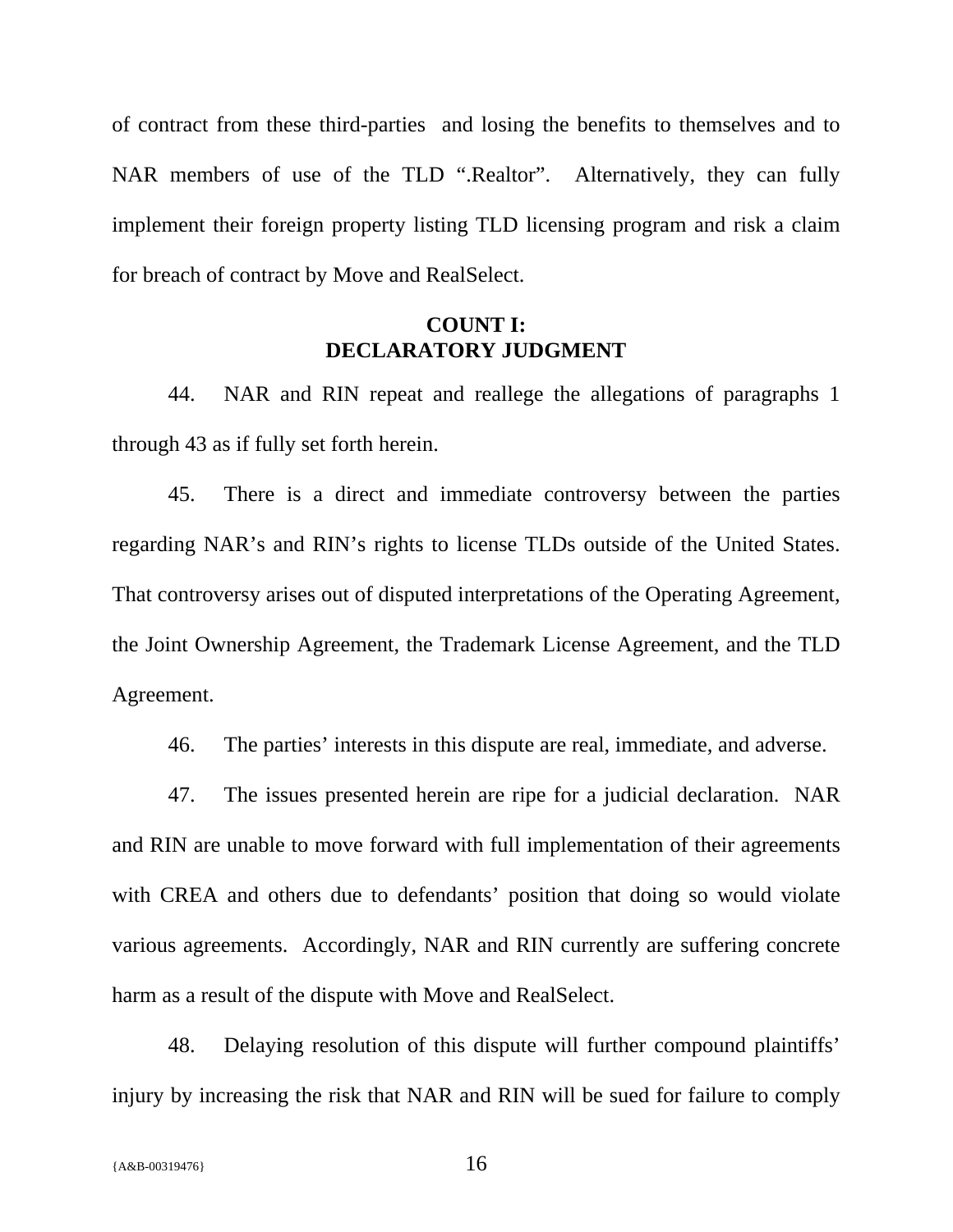with their licensing obligations to third-parties. By contrast, a judicial declaration of the parties' rights under the contracts at issue will substantially resolve the dispute between the parties.

WHEREFORE, NAR and RIN seek an order:

- A. Declaring that:
	- 1. Move's and RealSelect's rights and obligations set forth in the TLD Agreement dated July 24, 2013, do not extend to the licensing of domain names for websites that include the name of geographic locations outside the United States or to domain names for websites that contain property listing information for properties located outside the United States.
	- 2. Nothing in the Trademark Licensing Agreement affects the licensing of ".Realtor" domain names by NAR and RIN.
	- 3. In the event that a geographic area located outside the United States has the same name as a Geographical Domain Name, NAR and RIN are not prohibited from licensing or selling such geographical domain name outside the United States, provided that the content of any website resolving at such geographical domain name outside the United States does not display any significant number of residential properties located in the United States.